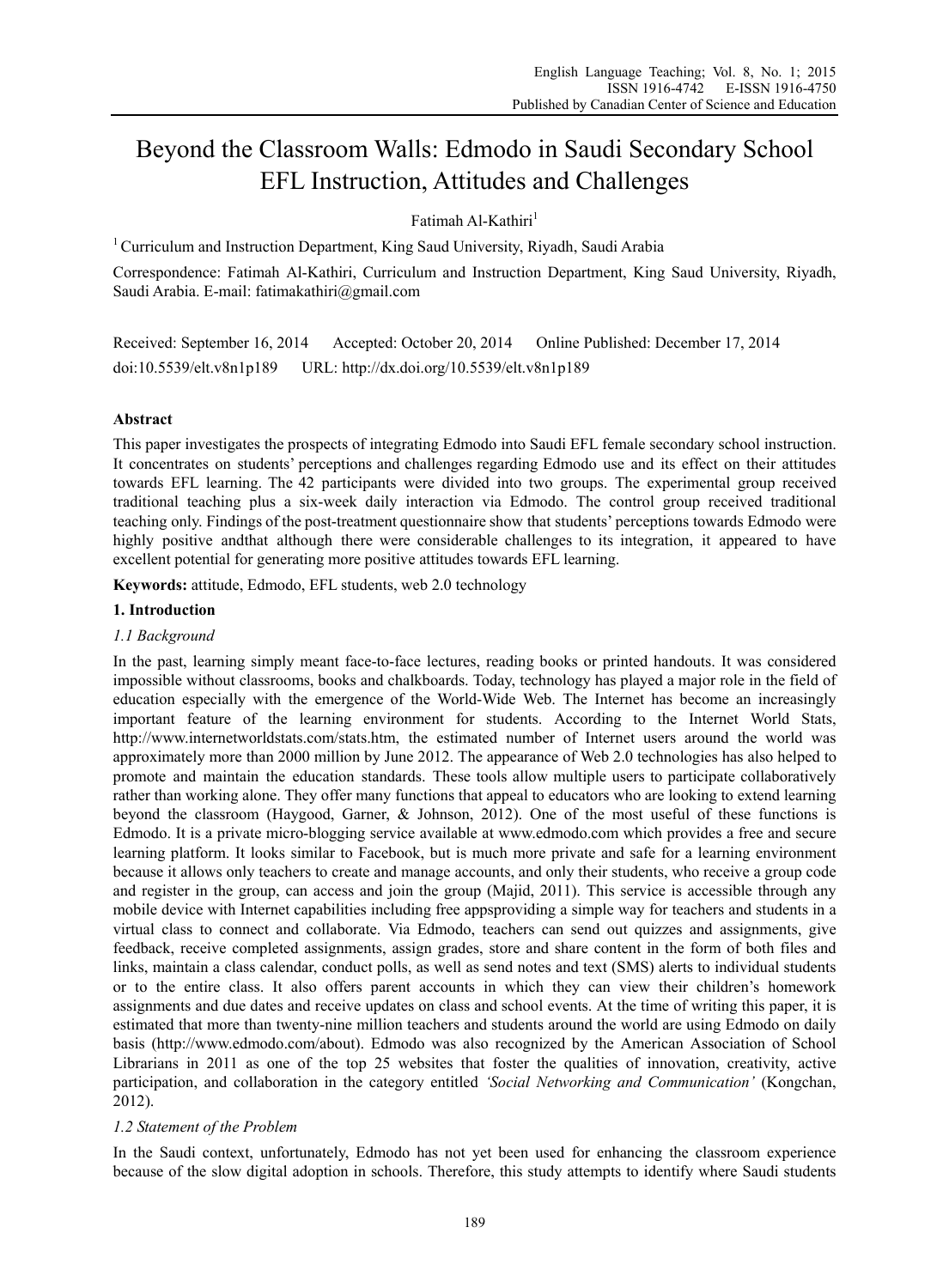and teachers stand with respect to the value and implementation of this service. It examines in depth the usefulness and the challenges of integrating Edmodo as an educational tool in EFL classrooms and its effect on students' attitudes towards EFL learning. It also presents an effort to extend learning opportunities for students beyond the traditional classroom walls and to foster an environment that encourages students to take greater responsibility for their own learning.

#### *1.3 Research Questions*

The current study seeks answers to the following questions:

1) Are there any significant differences between the control and experimental groups in the post EFL learning attitude scale in relation to the use of Edmodo?

2) What are the Saudi secondary school female students' perceptions towards using Edmodo in their EFL learning?

3) What are the challenges faced by Saudi secondary school female students when using Edmodo in their EFL learning?

#### **2. Review of Literature**

#### *2.1 Saudi Students' Attitudes towards EFL Learning*

Gagne (1984) defines attitude as an "inferred internal state which influences behavior" (p. 383). Thus, attitude plays an important role in learning, including language learning, as it determines to a great extent the learners' behaviours (Alkaff, 2013). Al-Seghayer (2012) believes that, in general, Saudis' attitudes towards English are highly positive and that this attitude can be seen in the results of a number of empirical studies conducted in the past two decades on the attitude of Saudi people towards English language in general and learning it in particular. Alfawzan (2012), for example, examined the attitudes of 40 Saudi students enrolled in an intensive English program at a US university. His participants expressed strong support for the teaching of English as early as first grade in the Saudi school system. He also found out that "instrumental motivation" is the main "driving force" for those students. In Al-Zubeiry'sstudy (2012), the 120 secondary school male and female student participants showed positive attitudes towards learning English and were highly motivated in both instrumental and integrative orientations though the fact that there is a wide gap between the students' motivation and attitudes and the reflections in their performance. However, Alseweed (2009) believes that students' attitudes towards EFL learning cannot be viewed as stable. He concludes thatstudents' attitudes towards EFL learning may change according to the changing nature between learning settings of educational levels, the traditional methods of teaching, the students' achievement level and to the courses offered. Therefore, Al-Shammari (2007) recommendsto try out new innovative scenarios, such as Internet technologies, for the pursuit of excellence in Saudi EFL teaching and learning practices. However, he argues that the issue should not be that the learners use these technologies, but rather that the learners like and benefit from them.

#### *2.2 Web 2.0 Technologies in EFL Learning*

One of the most popular Web.2 technologies is social networking. It is basically a service provider that allows users to create system profiles and an online group network of users so that all the users in the group can interact with one another, share information and build an ongoing virtual community (Wolf & College, 2007). Chen and Bryer (2012) believe that the notion of using social networking for educational purposes can be traced back to the theory of Social Constructivism in the 1960s. The basic principle of this theory, as proposed by Vygotsky (1978), is that students learn most effectively by engaging in carefully selected collaborative problem-solving activities, under the close supervision of instructors. Years later, Siemens (2004) and Downes (2007) launched the Connectivism Theory, where social learning is integrated with social media technologies. According to Siemens (2004) the true competence for a lifelong learner would be the capability to "stay connected" and "belong" to digital communities with which interests are and can be continuously shared. Turkmen (2012) attempted to investigate the usefulness of social networking sitesas a meaningful learning environment that could support, enhance and/or strengthen EFL learning. His findings indicate that if applied properly with certain aims, a social networking site that reminds students of their daily life can provide learners with a frame to assist them in structuring and coordinating acts of knowledge construction. He concludes that combining the Internet social networking options with the curriculum helps the students learning a second language in various ways, including increasing participation and motivation. In Saudi Arabia, many researchers have also called for EFL teachers to utilize this technology in order to support teaching and learning activities. Al-Shehri (2011), for example, tries to explore the potential of using mobile phones and social networking as tools of contextualizing language learning. He concludes that mobile social networking media can provide rich learner-generated and appropriate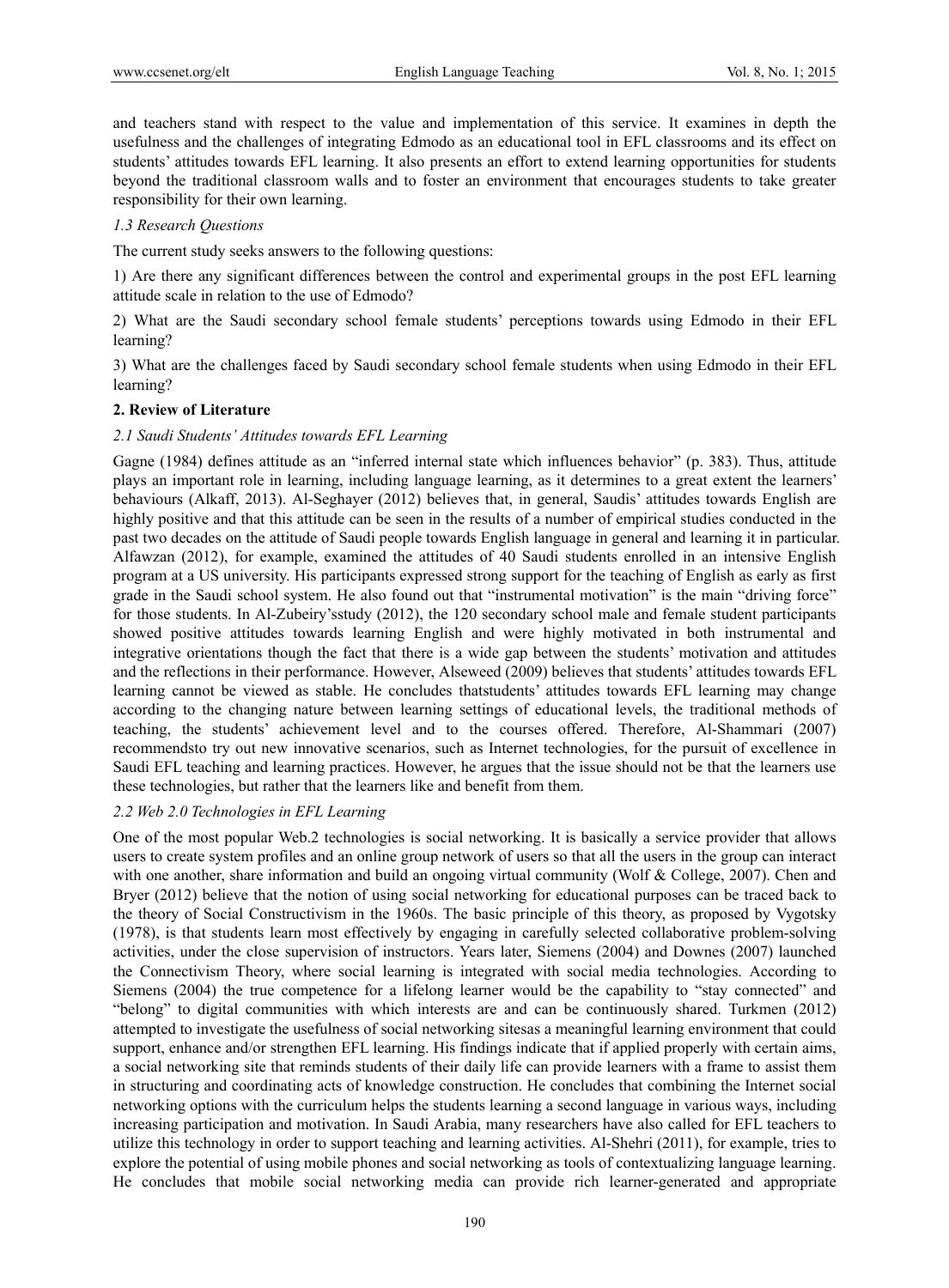out-of-class language learning opportunities that exploit the norms of the learning context. Al-Shahrani (2012) adds that there is an urgent need for Saudi EFL teachers to consider such technologies in their teaching to reach students through the channels they are already accustomed to.

Another Web.2 tool is the technology of course management systems (CMS). Meerts (2003, p. 5) defines itas a service that "provides the instructor with a set of tools and a framework that allow the relatively easy creation of online course content and the subsequently management of that course including various interactions with students taking the course". According to Techopedia, such systems may includeadministrative as well as teaching aspects. They may also include tools for real-time chat, or asynchronous bulletin board type communications. Wu& Hua (2008) believe that the integration of such a technology has been a trendy feature in the past ten years for higher education institutes all around the world. Tsai and Ernst (2009) reporton the implementation of Moodleas a CMS tool to assist EFL reading instruction for Chinese-speaking EFL learners. Their results reveal that CMS can facilitate and improve students' reading comprehension performance. Robertson (2008) also believes that the implementation of such a technology can have a beneficial impact on EFL course organization, lesson implementation, coursework distribution, teacher-student communication and assessment and it can also create a more student-centered learning experience. This view is further supported by many Saudi studies. Al-Jarf (2005), for example, examined the use of three CMS tools, Nicenet, WebCT and Moodle, to teach grammar to freshman EFL students at the College of Languages and Translation at King Saud University in Riyadh. Her results showed that Nicenet was the most popular and powerful tool for improving students' achievement in grammar. Aljabre (2012) also thinks that implementing The Blackboard system in some Saudi universities have many benefits allowing students to access content materials, participate in real-time quizzes and to exchange files with their instructors.

Many Web.2 tools offerMobile apps for their users. Attewell et al (2009) defined mobile learning as "the exploitation of ubiquitous handheld technologies, together with wireless and mobile phone networks, to facilitate, support, enhance and extend the reach of teaching and learning" (p. 11). Today, many useful mobile apps have been produced and increasingly used for language learning . In Coffey's research (2012), he found that 31% of his 290 respondents reported using a mobile device to help with language learning, 35%agreed that an advantage of apps was that they allowed learning outside a school or other formal environments and 34% saw a benefit in apps as being an additional meansof language practice. In the field of EFL learning, Motiwalla (2007) believes that the use of a well-balanced combination of classroom pedagogies with mobile learning services would support both interactive and collaborative EFL learning and effectively deliver the content. In Saudi Arabia, the results of Hanafiah's (2012)study proves that though students' usage of mobile language apps is limited to translation activity, search for vocabulary and chatting, yet these apps are found to be relevant and only a limited number of students face problems using them.

# *2.3 Using Edmodo in EFL Learning*

Arroyo (2011) sees Edmodo as an excellent communication tool for knowledge construction based on social networking andcollaboration providing a more secure learning platform for learners and educators. Witherspoon (2011) sees it as a great CMS tool for helping teachers to set up and manage their online classes easilyallowing students to control their own learning pace. For Fujimoto (2012), the free Edmodo Mobile apps allow learners to access any recorded resources wherever they are and whenever they like. Thongmak (2013), using Thailand case, attempted to study the acceptance of Edmodo as a classroom collaboration tool and to explore university students' views about it. His results, collected from 182 questionnaires, reveal that Edmodo can be more beneficial than any other social networks for various areas of education. It can also be used to support both distance teaching and to fulfill physical classroom learning. In his survey to 200 Edmodo users who take English subjects at Telkom Polytechnic, Majid (2011) stated that 66% of students agree that Edmodo is useful, 79% agree that it helps them to face their study and 78% feel happy for having this site integrated with their English classes. From another prospective, the results of Kongchan'sstudy (2012) revealed that Edmodo was perceived to be a wonderful and user-friendly social learning network that enables a 57-year-old teacher of English at King Mongkut's University of Technology Thonburi in Thailand to take charge of her own exploring and making use of the site to set up and run her online classes. Such results prove that Edmodo, having a high level of acceptance, can be used not only as a tool to create an additional online classroom community for students but can benefit the teacher community as well.

#### *2.4 Challenges of Using Edmodo*

Grosseck (2009) argues that the alliance between Web.2 technologies and the teaching-learning process poses a series of challenges such as the requirement of Internet connection and the need for high digital abilities. Zaidieh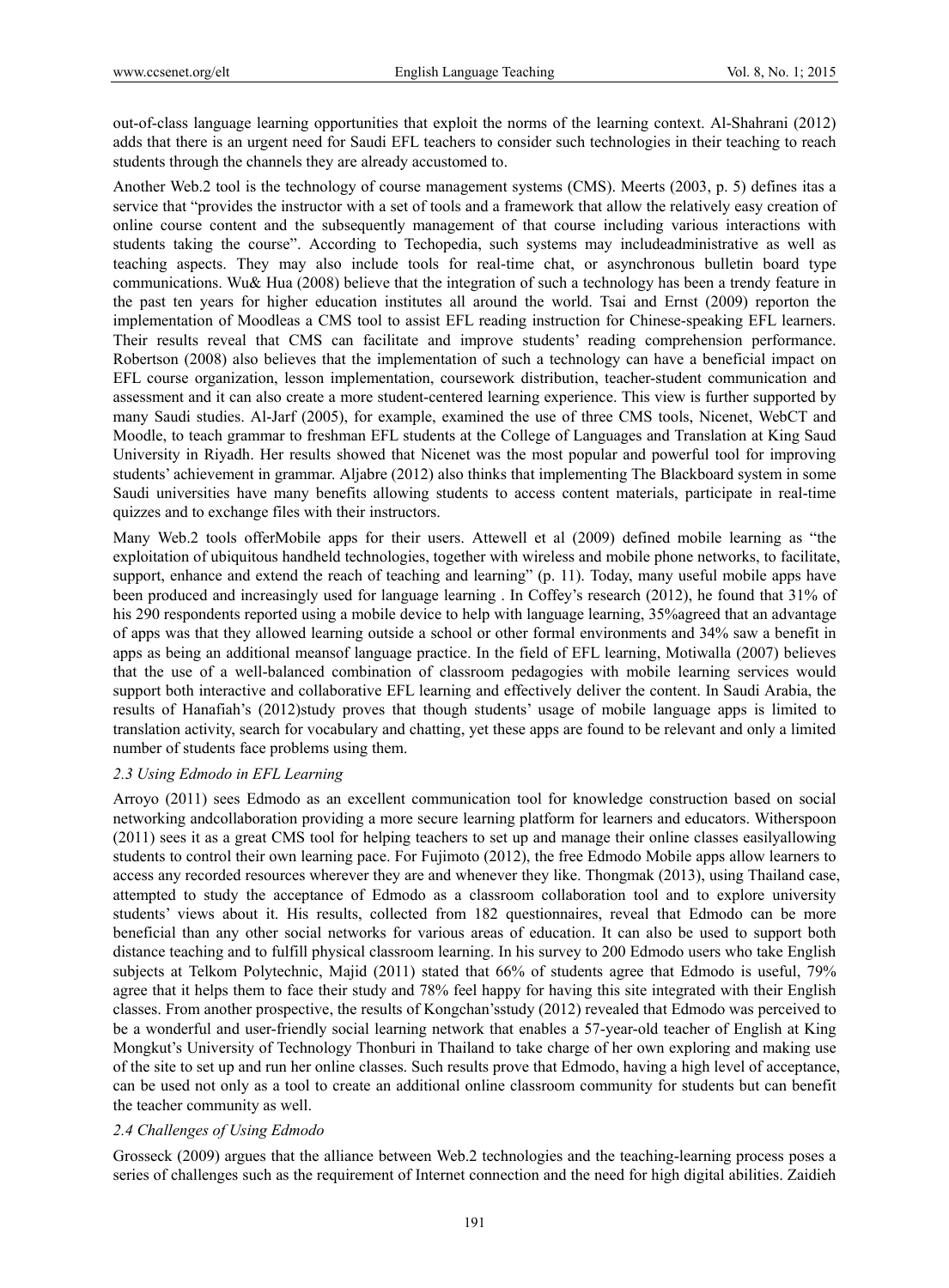(2012) explores deeper challenges such as the bad effect on students' health and the lack of physical clues like tone, inflection and body language that are offered in face-to-face interaction. In the Saudi context, Al-Asmari (2005) believes that the factors most influencing the low level of use of the Internet technologies were EFL teachers' perceived expertise, place of access and Internet training. Similarly, Barnawi's study (2009) indicates that the lack of technology resources and the imposition of traditional methods of instructional delivery could be possible internal and external impediments to the use of Internet technologies in the classroom. Alebaikan and Troudi (2010) add that because Saudi students have not experienced online learning, a number of students may struggle with acquiring the crucial skills to function well in such a learning environment. According toAlmaini'sresults (2013) teacher resistance, lack of training, and budgetary or resource constraints are the main issues that contribute to the failure to exploit fully the potential of these technologies. Stroud (2010) also enumerates some of the problems that may occur when using Edmodo, such as the low-income students, the long time spent in front of the computer and the possibility of using it as more of a social networking site than as an educational tool. Furthermore, the mobile apps of Edmodo service may cause another challenge. Stockwell (2008) and Motiwalla (2007) argue thatsmall-sized screens, time-consuming typing and slow speeds of connection can reveal an evidence of resistance.

#### **3. Methodology**

#### *3.1 Design*

The design of the research isa field quasi-experimental design which is often used in educational research where it is simply not possible for the examiner to randomly allocate participants to control or experimental groups (Cohen, Manion, & Morrison, 2007). The experimental group received the traditional teaching plus a daily interaction between students and their teacher through Edmodoas an additional online classroom community. The control group received the traditional teaching only. The students' attitudes towards EFL learning in the post-measure were compared for both groups in order to determine whether there were significant differences in relation to the treatment. The experimental group studentswere also requested to respond to a post questionnaire to find out how they felt about their experience with Edmodo and what challenges they faced.

#### *3.2 Participants*

The participants were 42female second grade students at The 4<sup>th</sup> Secondary School in Riyadh, a public school supervised by the Saudi Ministry of Education. All participants were in the scientific section, their ages ranged from 17 to 19 years and they had studied English for no less than 5 years at schools. 21 students constituted the experimental group and 21 students constituted the control group. Both groups were studying English with the same Saudi female teacher who had a fifteen-year experience in EFL teaching. A pre-performance attitude comparison has been done between the two groups in order to ensure that students were at the same attitude level towards EFL learning.

| Group           | N  | Mean Rank | Sum of Ranks | Mann-Whitney U Z |      | $Sig(2)$ tailed) |
|-----------------|----|-----------|--------------|------------------|------|------------------|
| Experimental 21 |    | 20.71     | 435.00       | 204.000          |      |                  |
| Control         | 21 | 22.29     | 468.00       |                  | -419 | .675             |
| Total           | 42 |           |              |                  |      |                  |

Table 1. Pre-performance EFL learning attitude scale for both groups

Table 1 indicates that both groups scored similarly (.675p<.05).

#### *3.3 Instruments*

One questionnaire with a three-point scale (Agree-Neutral-Disagree) was utilized in the present study. This questionnaire, designed by the researcher, was divided into three sections.

1) A pre-post attitude scale containing 13 items for measuring students' attitudes towards EFL learningbefore and after the treatment. These items cover four dimensions; liking, difficulty, integrative as well as instrumental values of EFL learning.

2) A post attitude scale containing 19 items for identifying the perceptions of experimental group students towards the use of Edmodo. These items cover four dimensions; social interaction, course management systems, language skills development and pedagogical purposes.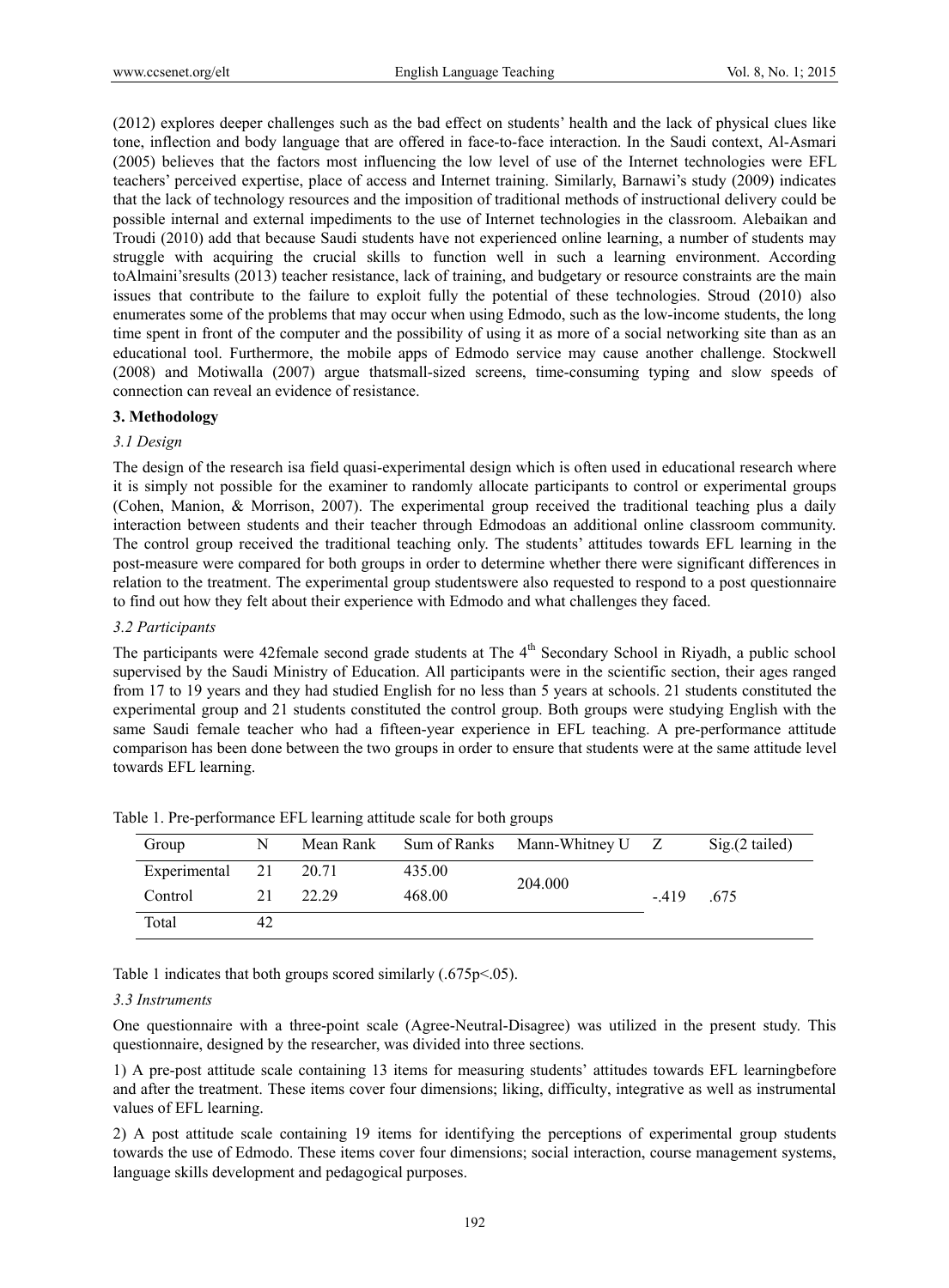3) A post attitude scale containing 6 items for identifying obstacles faced by experimental group students when using Edmodo. An open-ended response item was also added at the end for students' further comments (Appendix A).

# *3.4 Pilot Study*

The Arabic version of the questionnaire (Appendix B) was piloted to 20 students, who had similar characteristics of gender, age, grade and EFL study experience to those of the main study.

Table 2. Validity correlations coefficients

| <b>Questionnaire Sections</b>    | Correlation with the total score of the questionnaire |
|----------------------------------|-------------------------------------------------------|
| Attitudes towards EFL learning   | $0.84**$                                              |
| Perceptions towards using Edmodo | $0.74**$                                              |
| Challenges of using Edmodo       | $0.65**$                                              |

As it can be seen in Table 2 the reliability analysis produced a Cronbach's Alfa of (0.74). The validity analysis also produced significant correlations.

# *3.5 Data Collection & Analysis*

In September 2013, the researcher started carrying out the main study pursuing the following procedures:

- Prior to conducting the study, students' attitudes towards EFL learning were pre-scaled for both groups.
- Two Edmodo workshops were held for the teacher and the experimental group students in order to create accounts, download mobile apps and explain the main features and services of the website.
- A daily interaction between the experimental group students and their teacher via Edmodo was allowed as to create an additional online classroom community when they were at home. Daily interaction was done through: posting assignments, feedback and class materials, conducting polls and quizzes, chatting in small groups and doing extracurricularactivities.
- Six weeks later, the experimental group students were requested to answer a questionnaire that aimed at finding out how they felt about their experience with Edmodo and what challenges they faced during this experience.
- In a separate session, students' attitudes towards EFL learning were post-scaled for both groups then compared in order to determine whether there were any significant differences between the two groups in relation to the treatment.

#### **4. Results**

#### *4.1 Testing the First Question*

A pre-performance attitude comparison has been done between the experimental and control groups in order to ensure that the subjects are at the same attitude level towards EFL learning. The results show that the EFL learning attitudes of both groups are generally positive.

| Dimensions of Scale | Group        | N  | Mean<br>Rank | Sum of Mann-<br>Ranks | Whitney U | Z        | Sig. $(2)$<br>tailed) |  |
|---------------------|--------------|----|--------------|-----------------------|-----------|----------|-----------------------|--|
|                     | Experimental | 21 | 19.29        | 405.00                | 174.000   | $-1.213$ |                       |  |
| Liking              | Control      | 21 | 23.71        | 498.00                |           |          | .225                  |  |
|                     | Total        | 42 |              |                       |           |          |                       |  |
|                     | Experimental | 21 | 21.07        | 442.50                | 211.500   |          |                       |  |
| Difficulty          | Control      | 21 | 21.93        | 460.50                |           | $-.230$  | .818                  |  |
|                     | Total        | 42 |              |                       |           |          |                       |  |

Table 3. Pre-performance comparison between the two groups in EFL learning attitude scale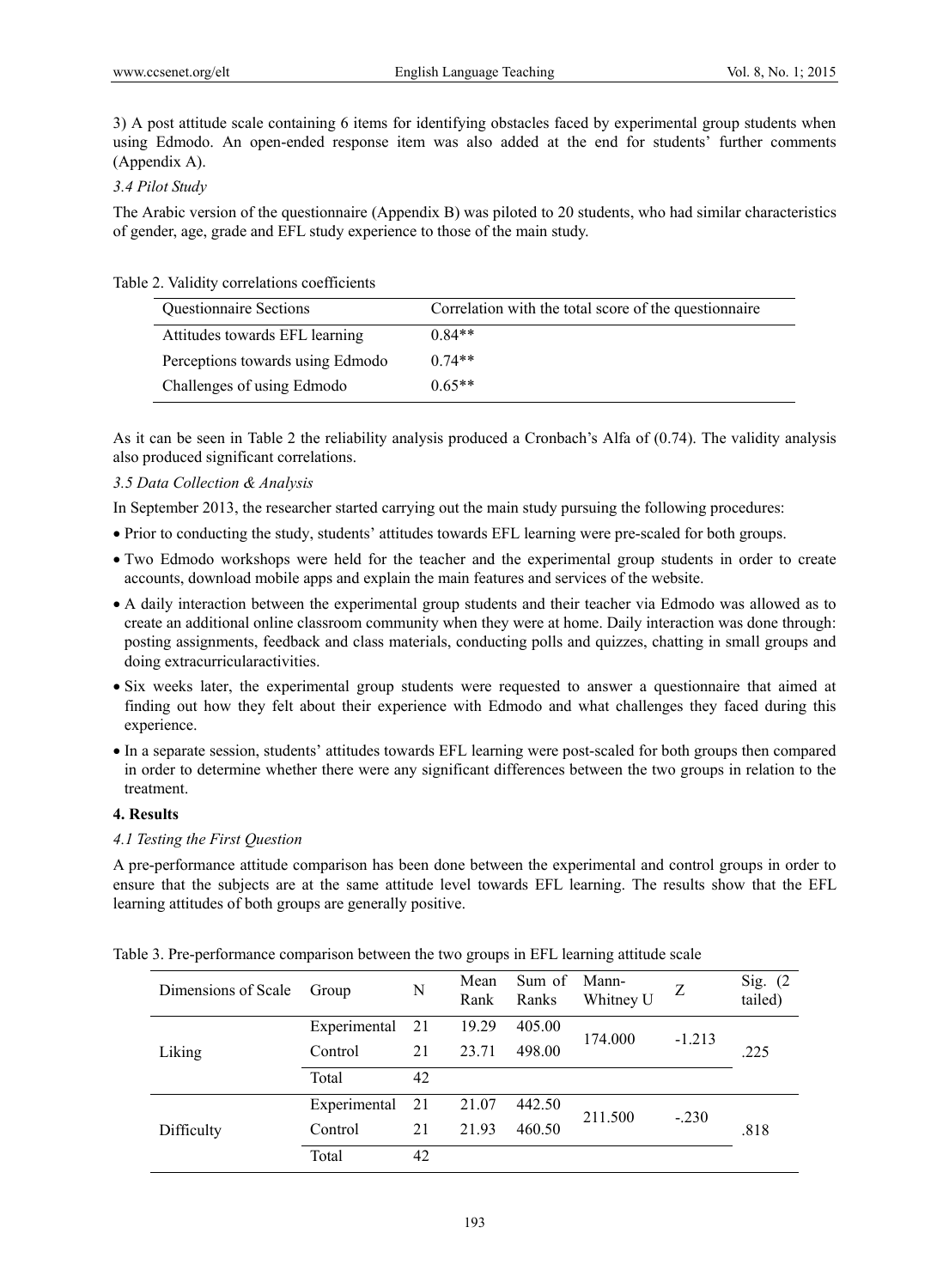|                     | Experimental | 21 | 22.55 | 473.50 | 198.500 | $-.681$ |      |  |
|---------------------|--------------|----|-------|--------|---------|---------|------|--|
| Integrative values  | Control      | 21 | 20.45 | 429.50 |         |         | .496 |  |
|                     | Total        | 42 |       |        |         |         |      |  |
|                     | Experimental | 21 | 21.55 | 452.50 | 219.500 | $-.026$ |      |  |
| Instrumental values | Control      | 21 | 21.45 | 450.50 |         |         | .979 |  |
|                     | Total        | 42 |       |        |         |         |      |  |
|                     | Experimental | 21 | 20.71 | 435.00 | 204.000 | $-419$  |      |  |
| Total               | Control      | 21 | 22.29 | 468.00 |         |         | .675 |  |
|                     | Total        | 42 |       |        |         |         |      |  |

Table 3 shows that the Z-score is  $(z = -0.419, p = 0.67)$  which means that no significant differences between the two groups have been identified. A post performance attitude comparison has also been done between the two groups to detect any distinction in their EFL learning attitudes in relation to the treatment*.* 

| Dimensions of Scale | Group        | N  | Mean<br>Rank | Sum of<br>Ranks | Mann-<br>Whitney U | Ζ        | Sig. $(2)$<br>tailed) |  |
|---------------------|--------------|----|--------------|-----------------|--------------------|----------|-----------------------|--|
|                     | Experimental | 21 | 25.02        | 525.50          | 146.500            |          |                       |  |
| Liking              | Control      | 21 | 17.98        | 377.50          |                    | $-1.941$ | .050                  |  |
|                     | Total        | 42 |              |                 |                    |          |                       |  |
|                     | Experimental | 21 | 27.95        | 587.00          | 85.000             |          |                       |  |
| Difficulty          | Control      | 21 | 15.05        | 316.00          |                    | $-3.515$ | .000                  |  |
|                     | Total        | 42 |              |                 |                    |          |                       |  |
|                     | Experimental | 21 | 24.57        | 516.00          | 156.000            | $-2.181$ |                       |  |
| Integrative values  | Control      | 21 | 18.43        | 387.00          |                    |          | .029                  |  |
|                     | Total        | 42 |              |                 |                    |          |                       |  |
|                     | Experimental | 21 | 23.17        | 486.50          | 185.500            |          |                       |  |
| Instrumental values | Control      | 21 | 19.83        | 416.50          |                    | $-1.106$ | .269                  |  |
|                     | Total        | 42 |              |                 |                    |          |                       |  |
|                     | Experimental | 21 | 28.79        | 604.50          | 67.500             |          |                       |  |
| Total               | Control      | 21 | 14.21        | 298.50          |                    | $-3.886$ | .000                  |  |
|                     | Total        | 42 |              |                 |                    |          |                       |  |

Table 4. Post performance comparison between the two groups in EFL learning attitude scale

The results show that there is a statistically significant difference between the mean rank score of the experimental group (28.79) and that of the control group (14.21) in favor of the experimental group. Table 4 shows that the only dimension that has no significant differences is theinstrumental values of EFL learning whereas thethree other dimensions have all shown significant differences in favor of the experimental group. A third comparison has also been made between the pre and post EFL learning attitude scales of the experimental group.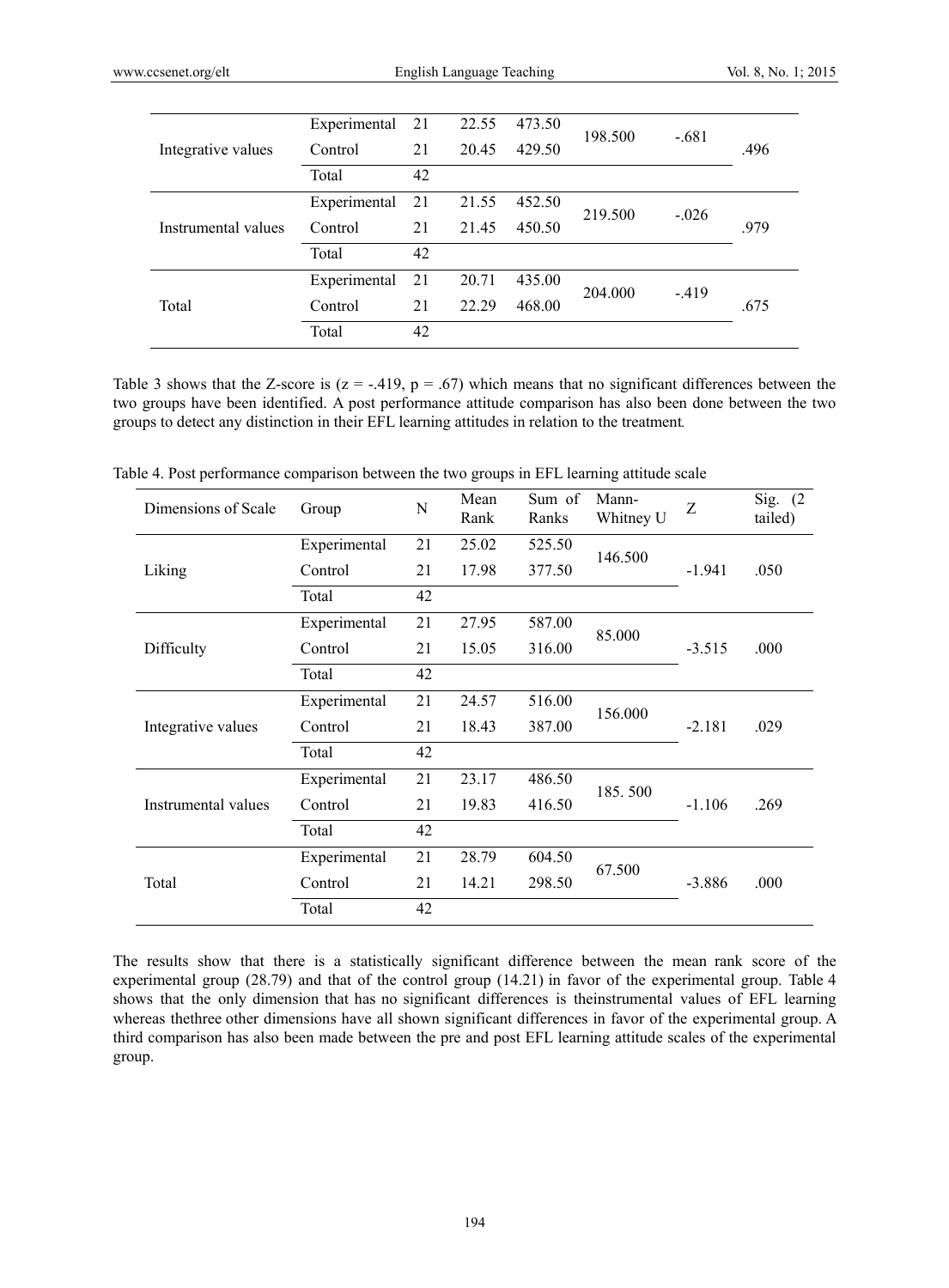| Dimensions of Scale | Group | $\mathbf N$ | Mean<br>Rank | Sum of<br>Ranks | Mann-<br>Whitney U | Z        | Sig.<br>(2)<br>tailed) |  |
|---------------------|-------|-------------|--------------|-----------------|--------------------|----------|------------------------|--|
|                     | Pre   | 21          | 16.55        | 347.50          | 116.500            |          |                        |  |
| Liking              | Post  | 21          | 26.45        | 555.50          |                    | $-2.703$ | .007                   |  |
|                     | Total | 42          |              |                 |                    |          |                        |  |
|                     | Pre   | 21          | 15.33        | 322.00          | 91.000             |          |                        |  |
| Difficulty          | Post  | 21          | 27.67        | 581.00          |                    | $-3.358$ | .001                   |  |
|                     | Total | 42          |              |                 |                    |          |                        |  |
|                     | Pre   | 21          | 19.43        | 408.00          |                    |          |                        |  |
| Integrative values  | Post  | 21          | 23.57        | 495.00          | 177.000            | $-1.999$ | .050                   |  |
|                     | Total | 42          |              |                 |                    |          |                        |  |
|                     | Pre   | 21          | 20.62        | 433.00          | 202.000            |          |                        |  |
| Instrumental values | Post  | 21          | 22.38        | 470.00          |                    | $-.526$  | .599                   |  |
|                     | Total | 42          |              |                 |                    |          |                        |  |
| Total               | Pre   | 21          | 13.76        | 289.00          | 58.000             |          |                        |  |
|                     | Post  | 21          | 29.24        | 614.00          |                    | $-4.127$ | .000                   |  |
|                     | Total | 42          |              |                 |                    |          |                        |  |

Table 5. Comparison between pre and post EFL learning attitude scales of the experimental group

The results show that there is a statistically significant difference between the mean rank score of the pre-performance attitude scale (13.76) and that of the post performance attitude scale (29.24) in favor of the latter. Table 5 shows that theinstrumental values of EFL learning is the only dimension that has no significant differences whereas thethree otheroneshave significant differences in favor of the post scale.

# *4.2 Testing the Second Question*

A descriptive statistical analysis of students' perceptions towards the integration of Edmodo in EFL learninghas been made. The results showthat students' perceptions are highly positive.

Table 6. Descriptive statistics of students' perceptions towards using Edmodo

| Dimensions of Scale             | N  | Mean    | Std. Deviation | Percentage | Rank |
|---------------------------------|----|---------|----------------|------------|------|
| As a social interaction tool    | 21 | 84762   | .81358         | 92         | 4    |
| As a learning management system | 21 | 11 0476 | .86465         | 94         |      |
| Development of language skills  | 21 | 17 2381 | .88909         | 96         |      |
| Pedagogical purposes            | 21 | 17.5714 | .81064         | 98         |      |
| Total                           | 21 | 54 3333 | 2 1 5 2 5 2    | 95         |      |

Table 6 shows that the highest mean value (17.57) is for the pedagogical purposes of Edmodo. The second rank is for the development of language skills through Edmodo with a mean scoring (17.23). The third rank is for Edmodo as a learning management system with a mean scoring (11.04). The last rank is for Edmodo as a social networking tool with a mean scoring (8.47).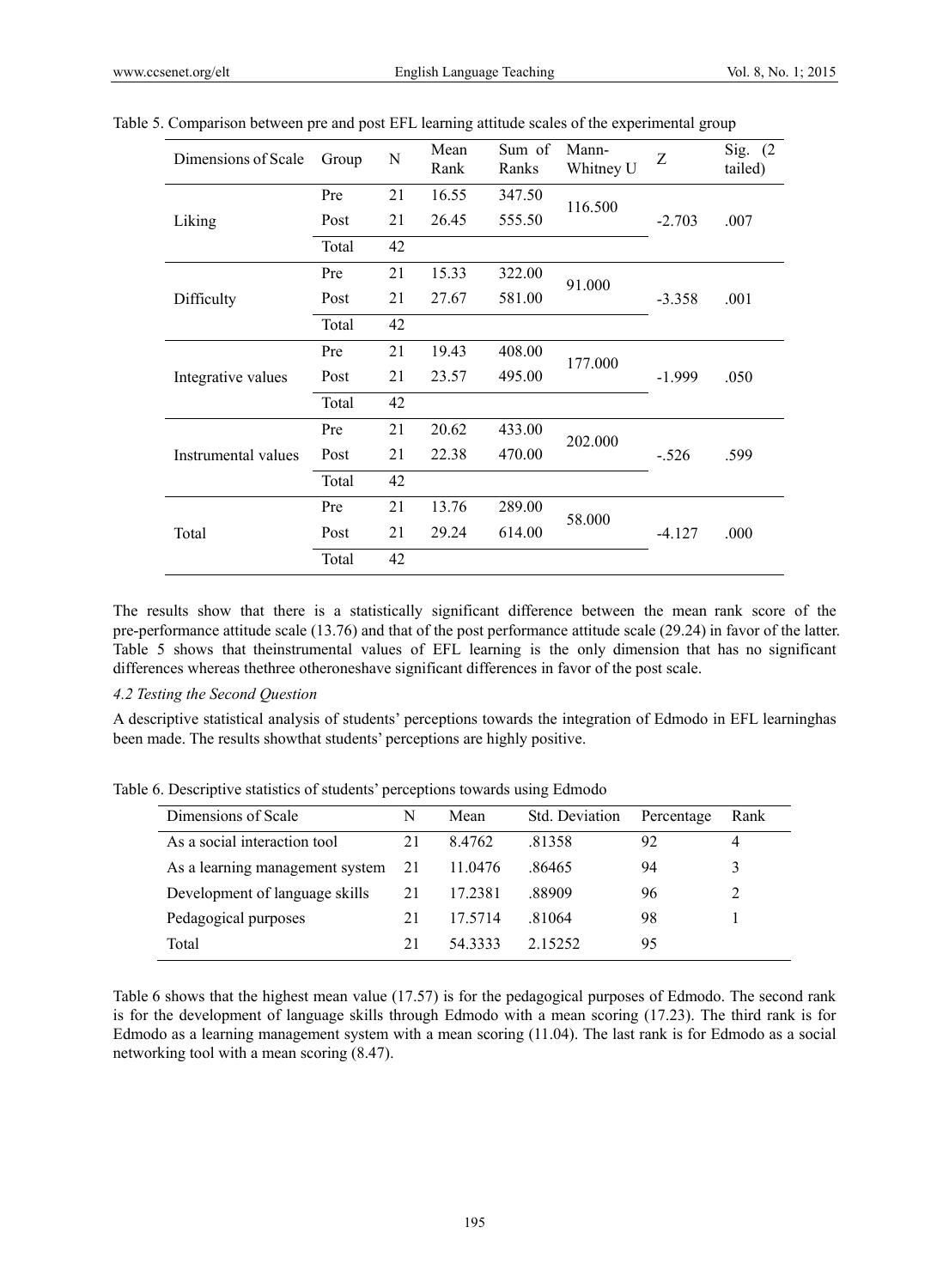|                | No Item                                                                                      | Frequency/   | Options          |                  |       | Median | Standard         | Rank           |  |
|----------------|----------------------------------------------------------------------------------------------|--------------|------------------|------------------|-------|--------|------------------|----------------|--|
|                |                                                                                              | Percentage   | Dis-agree        | Neutral          | Agree |        | Deviation        |                |  |
|                | Edmodo meets my needs $_F$                                                                   |              | $\mathbf{1}$     | $\overline{4}$   | 16    |        |                  | $\overline{7}$ |  |
| $\mathbf{1}$   | such as mobility and social<br>communication.                                                | P            | 4.8              | 19.0             | 76.2  | 2.714  | 0.560            |                |  |
|                | Edmodo offers me<br>more $_F$<br>opportunities to interact with                              |              | $.0\,$           | 2.0              | 19.0  |        |                  |                |  |
| $\overline{2}$ | my teacher and peers outside <sub>p</sub><br>classroom.                                      |              | $\boldsymbol{0}$ | 9.5              | 90.5  | 2.904  | 0.300            | $\overline{3}$ |  |
| 3              | Students who are shy to $_F$<br>participate in class, usually<br>feel<br>more<br>comfortable |              | $\boldsymbol{0}$ | $\overline{3}$   | 18    | 2.857  | 0.358            | $\overline{4}$ |  |
|                | communicating online via p<br>Edmodo                                                         |              | $\boldsymbol{0}$ | 14.3             | 85.7  |        |                  |                |  |
|                | Edmodo saves effort and $_F$                                                                 |              | $\mathbf{0}$     | 8                | 13    |        |                  |                |  |
| 4              | time by doing and submitting<br>assignments electronically.                                  | P            | $\boldsymbol{0}$ | 38.1             | 61.9  | 2.619  | 0.497            | 8              |  |
| 5              | Edmodoservices like (SMS<br>messages, alerts, notes) give F<br>me a running record of        |              | $\overline{0}$   | $\boldsymbol{0}$ | 21    | 3      | $\mathbf{0}$     | 1              |  |
|                | assignments' due date and a<br>description<br>of<br>what<br>$is \, P$<br>expected.           |              | $\mathbf{0}$     | $\mathbf{0}$     | 100   |        |                  |                |  |
|                | When absent, I can easily $_F$<br>access class materials and                                 |              | $\mathbf{0}$     | 3                | 18    |        |                  |                |  |
| 6              | assignments<br>through $_{\rm p}$<br>Edmodo.                                                 |              | $\boldsymbol{0}$ | 14.3             | 85.7  | 2.857  | 0.358            | $\overline{4}$ |  |
|                | Edmodoreduceslearning cost F                                                                 |              | $\overline{2}$   | 5                | 14    |        |                  |                |  |
| 7              | (e.g. photocopying, designing $\overline{P}$<br>posters).                                    |              | 9.5              | 23.8             | 66.7  | 2.571  | 0.676            | 9              |  |
|                | Edmodo helps me practicing F                                                                 |              | $\mathbf{0}$     | $\overline{4}$   | 17    | 2.809  | 0.402            | 5              |  |
| 8              | my language skills through<br>conversations.                                                 |              | $\boldsymbol{0}$ | 19               | 81    |        |                  |                |  |
|                | Edmodogives me a chance to F                                                                 |              | $\boldsymbol{0}$ | $\mathbf{1}$     | 20    |        |                  |                |  |
| 9              | share my writing with my $_{\rm p}$<br>teacher and peers.                                    |              | $\boldsymbol{0}$ | 4.8              | 95.2  | 2.952  | 0.218            | $\overline{c}$ |  |
| 10             | Edmodo helps me acquiring $F$                                                                |              | $\mathbf{0}$     | $\boldsymbol{0}$ | 21    | 3      | $\boldsymbol{0}$ | 1              |  |
|                | new English vocabulary.                                                                      | P            | $\mathbf{0}$     | $\boldsymbol{0}$ | 100   |        |                  |                |  |
| 11             | Edmodohelps to improve my<br>spelling and grammar when<br>posting in complete words          |              | $\boldsymbol{0}$ | $\overline{3}$   | 18    | 2.857  | 0.358            | $\overline{4}$ |  |
|                | and sentences ("you" not p<br>"u","I" not "i").                                              |              | $\mathbf{0}$     | 14.3             | 85.7  |        |                  |                |  |
|                | Edmodohelps to make my F                                                                     |              | $\mathbf{0}$     | 3                | 18    |        |                  |                |  |
| 12             | reading experience<br>more<br>interesting                                                    | P            | $\boldsymbol{0}$ | 14.3             | 85.7  | 2.857  | 0.358            | $\overline{4}$ |  |
|                | I can improve my listening F                                                                 |              | $\mathbf{0}$     | 5                | 16    |        |                  |                |  |
| 13             | skill through the audio files<br>uploaded on Edmodo                                          | $\mathbf{P}$ | $\boldsymbol{0}$ | 23.8             | 76.2  | 2.761  | 0.436            | 6              |  |

# Table 7. Rank, median and standard deviation values of students' perceptions towards using Edmodo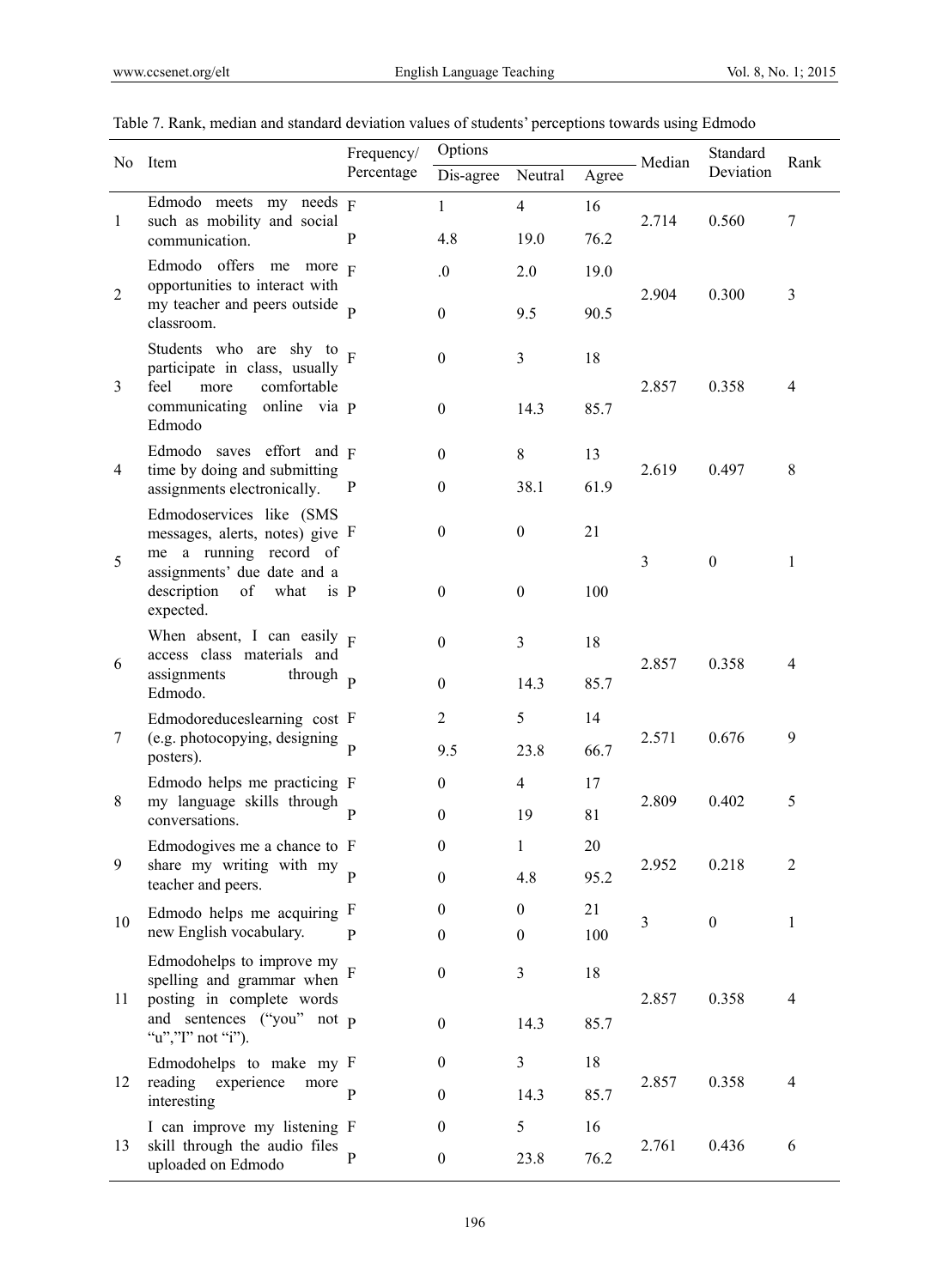|    | Edmodo allows me to get F                                        |   | $\mathbf{0}$     | $\overline{2}$ | 19   |       |          |   |
|----|------------------------------------------------------------------|---|------------------|----------------|------|-------|----------|---|
| 14 | immediate feedback from my<br>teacher.                           |   | $\theta$         | 9.5            | 90.5 | 2.904 | 0.300    | 3 |
|    | Edmodosupports cooperative F                                     |   | $\theta$         | $\overline{c}$ | 19   |       |          |   |
| 15 | learning through working in<br>groups.                           |   | $\theta$         | 9.5            | 90.5 | 2.904 | 0.300    | 3 |
|    | Edmodoallows<br>to $F$<br>me                                     |   | $\theta$         | $\overline{2}$ | 19   |       |          |   |
| 16 | in<br>online<br>participate<br>discussions.                      | P | $\mathbf{0}$     | 9.5            | 90.5 | 2.904 | 0.300    | 3 |
| 17 | $my \ F$<br>Edmododevelops                                       |   | $\boldsymbol{0}$ | 3              | 18   | 2.857 | 0.358    | 4 |
|    | autonomous learning skills.                                      | P | $\theta$         | 14.3           | 85.7 |       |          |   |
|    | Edmodocan<br>complement F                                        |   | $\theta$         | $\theta$       | 21   |       |          |   |
| 18 | teaching<br>classroom<br>and<br>learning.                        |   | $\boldsymbol{0}$ | $\theta$       | 100  | 3     | $\theta$ |   |
|    | Edmodopromotes<br>the $_F$<br>$\alpha$ f<br>effectiveness<br>EFL |   | $\theta$         | $\theta$       | 21   | 3     | $\theta$ |   |
| 19 | instruction<br>secondary<br>at<br>stage.                         | P | $\theta$         | $\theta$       | 100  |       |          |   |
|    |                                                                  |   |                  |                |      |       |          |   |

Table 7 shows that statements (5, 10, 18, 19) score 100% of students' agreement. The second rank of the agreement measure is for statement (9) scoring a percentage of 95%. Moreover, 91% of students agree on four benefits of Edmodo mentioned in statements (2, 14, 15, 16). Five other benefits mentioned in statements (3, 6, 11, 12, 17) score 85.7% of students' agreement. Statement (8) has the fifth rank with 81% of students' agreementwhereas statement (13) has the sixth rank with 76% of students' agreement. Furthermore, 76% of students agree on statement (1) whereas 61% of students agree on statement (4). The least approved benefit of Edmodo is in statement (7) scoring 66% of students agreement.

# *4.3 Testing the Third Question*

A descriptive statistical analysis of Edmodo challenges has also been made.

| Dimensions             | N  | Mean    | Std. Deviation | Percent Rank |  |
|------------------------|----|---------|----------------|--------------|--|
| Technical difficulties | 21 | 10 8571 | 2 24 24 5      | 72 3         |  |
| Financial difficulties | 21 | 1.6190  | 80475          | 539          |  |
| Total                  | 21 | 12.4760 | 2.63854        | 693          |  |

Table 8. Descriptive statistics of students' challenges when using Edmodo

Table 8 shows that technical challenges score 72% of students' agreement whereas financial ones score 53%.

| Table 9. Rank, median and standard deviation values of students' challenges when using Edmodo |  |  |  |  |
|-----------------------------------------------------------------------------------------------|--|--|--|--|
|                                                                                               |  |  |  |  |

| No | Item                                                    | Frequency/ | Options   |         |       | Median | Standard  | Rank |
|----|---------------------------------------------------------|------------|-----------|---------|-------|--------|-----------|------|
|    |                                                         | Percentage | Dis-agree | Neutral | Agree |        | Deviation |      |
|    | I lack access to computers or $F$                       |            | 12        |         |       | 1.61   | .804      | b    |
|    | any mobile devices at home. p                           |            | 57.1      | 23.8    | 16.7  |        |           |      |
|    | Edmodo requires long time $F$                           |            | 5         | 11      | 5     | 2.00   | .707      |      |
|    | to master its use.                                      | P          | 23.8      | 52.4    | 23.8  |        |           | 4    |
|    | learn<br>some F<br>need<br>to                           |            | 6         | 8       |       |        |           |      |
| 3  | troubleshooting technology<br>tasks to help myself when |            | 28.6      | 38.1    | 33.3  | 2.04   | .804      |      |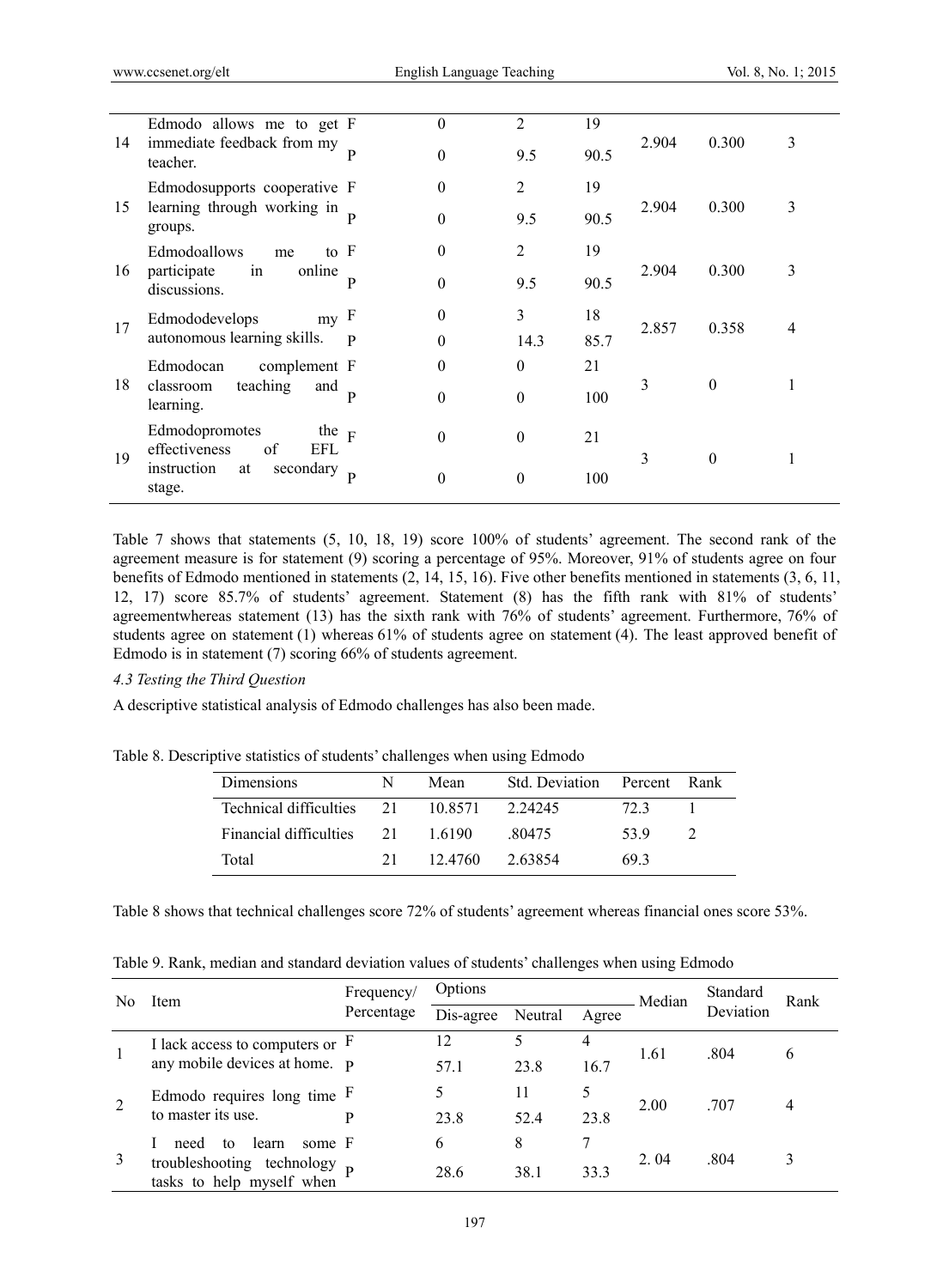|                | using Edmodo.                                                                                        |          |                |      |      |      |                |
|----------------|------------------------------------------------------------------------------------------------------|----------|----------------|------|------|------|----------------|
| $\overline{4}$ | Students may use Edmodo F<br>more of a social<br>as                                                  | 9        | $\overline{4}$ | 8    | 1.95 | .920 |                |
|                | networking site than<br>$a_{\mathbf{p}}$<br>learning tool.                                           | 42.9     | 16.7           | 19   |      |      |                |
| 5              | using Edmodo $\overline{F}$<br>Ι<br>dislike<br>Mobile<br>because<br>the<br>small-sized screen causes | $\theta$ | 7              | 14   | 2.67 | .483 |                |
|                | me difficulty in navigation p<br>and typing.                                                         | $\theta$ | 33.3           | 66.7 |      |      |                |
| 6              | I get frustrated by using $_F$<br>Edmodo Mobile, because of                                          | 6        | 5              | 10   | 2.19 | .872 | $\overline{c}$ |
|                | the slow-speed internet on $\mathbf{p}$<br>my mobile                                                 | 28.6     | 23.8           | 47.6 |      |      |                |

Table 9 indicates that the small-sized screen of Edmodo Mobile has 66% of the agreement measure. The slow-speed internet of Edmodo Mobile has the second rank getting 47% of students' agreement whereas 33% of students agree on the challenge regarding the need to learn some troubleshooting technology tasks when using Edmodo. The possibility of using Edmodo as more of a social networking site than a learning tool has scored 19% whereas the lack of access to computers or any mobile devices has the lowest rank scoring only 16.7% of students' agreement.

#### **5. Discussion**

In exploring the effects of using Edmodo on Saudi female students' attitudes towards EFL learning, it appears that, while most students hold positive attitudes towards EFL learning, these positive attitudes become considerably stronger after using Edmodo. A combination of traditional in-class instruction and an online classroom community via Edmodo is significantly verified to be an effective factor in generating more positive attitudes towards learning English. These results coincide with those of Alseweed (2009) who believes that students' attitudes towards EFL learning may change according to many factors like the learning environment and the methods of teaching being used. The use of Edmodo as a new Internet technology, as recommended by Al-Shammari (2007), has introduced an innovative scenario to the traditional Saudi EFL instructionwhich will automatically affect their EFL learning practices. These positive changes build on what has been discovered so far by Majid (2011) and Thongmak (2013) about the usefulness of Edmodo, making these results even more specific. However, it is worth-noticed that the main common value behind these positive attitudes is instrumentally oriented (Al-Zubeiry, 2012; Alfawzan, 2012) which confirm that most of the Saudi students see English as playing a vital role in their academic lives.

 More interesting are the results in terms of the students' perceptions towards the use of Edmodo. Findings display obvious conformity of the various benefits which Edmodo can provide to meet students' needs in their learning environment. These findings support the emerging consensus that learners should take the advantages offered by new technologies to improve their learning opportunities (Hanafiah, 2012). As a social interaction means, Edmodo reveals an adequately high level of acceptance (Kongchan, 2012). The chat features of Edmodo allow students to broaden both the type and amount of their communication offeringthem opportunities to increase their confidence and motivation. Edmodo can also help a student overcome isolation providing a shy student with information that facilitates face-to-face encounters with other students or with the teacher. As a Course Management System, Edmodo facilitates uploading, storing and sharing of learning resources in the form of courses, assessments, documents and manuals that complement students' in-class learning. It also serves as a document repository allowing students to gain access to relevant classroom materials 24/7 and making EFL instruction a continuous process that is not limited to the seating capacity of the classroom. Furthermore, Edmodo can facilitate the development of English language skills. It is found to be helpful in acquiring new English vocabulary (100%), sharing writing with teacher and peers (95%), improving spelling and grammar (85%), enjoying reading experiences (85.7%) and developing listening skills (76 %). The notion of providing students with an English online communicative environment to practice language skills and to develop their linguistic competences has already been mentioned by Robertson (2008), Al-Jarf (2005) and Tsai and Ernst (2009). Finally, the pedagogical purposes of Edmodo have the highest score of students' agreement. With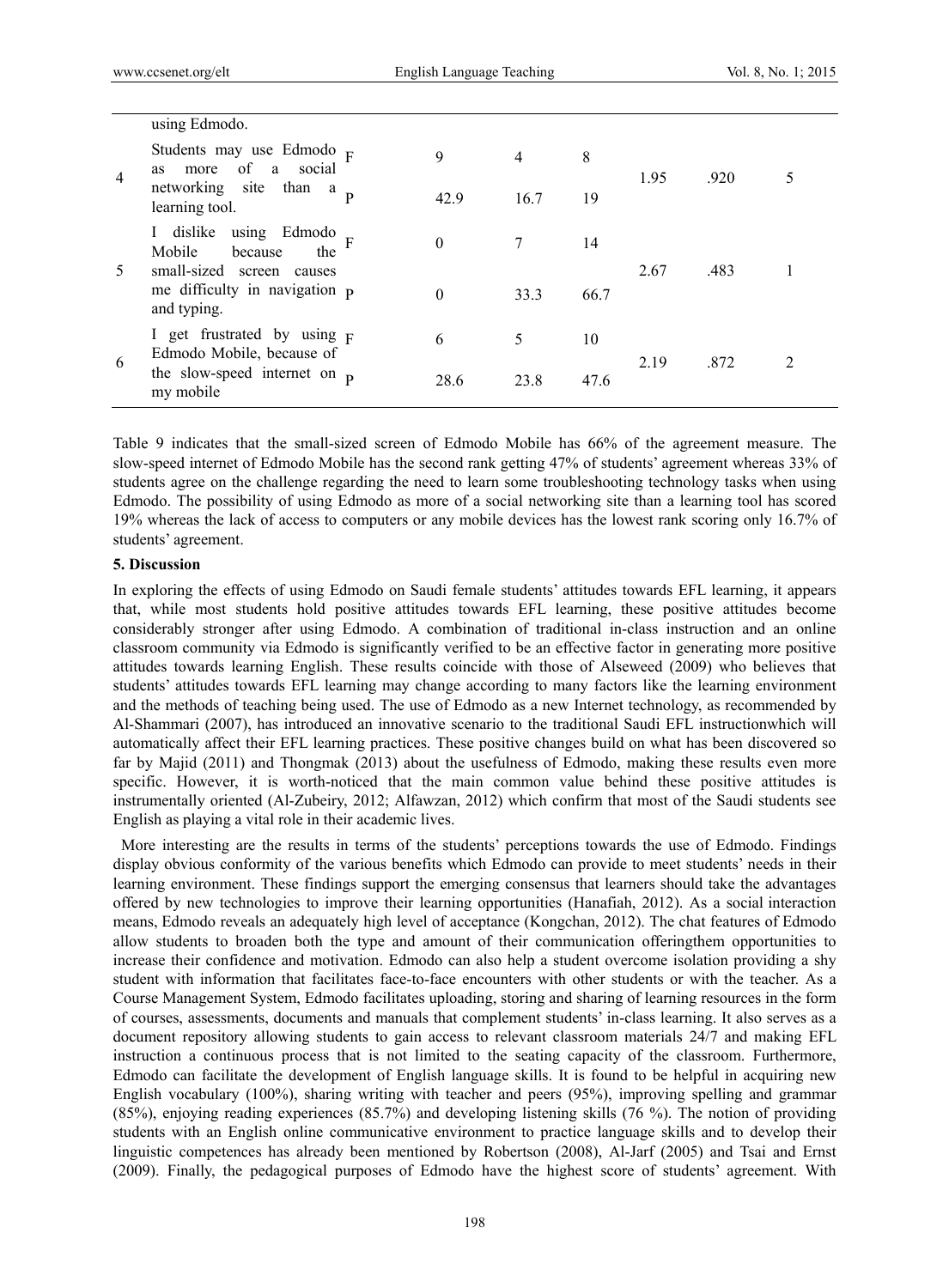reference to earlier studies, similar findings have been obtained (Majid, 2011; Thongmak, 2013; Kongchan, 2012). A possible interpretation might be the prospect of usingEdmodo as a tool to encourage social and active learning that is learner-centered and informal. A more important interpretation is the potential for using Edmodo to support distance learning and to fulfill physical classroom instruction. Another interpretation might be attributed to the feature of feedbacks. Any content that a student posts instantly starts receiving comments, reviews, opinions, and additional information on that topic either by the teacher or by other students in Edmodo groups. By doing this, more discussions can be formed, and more avenues can be created for fostering independence and self-directed learning. Furthermore, Edmodo offers unique opportunities for collaboration among students in which they can improve their team building and cooperative learning skills.

As forstudents' challenges, the small-sized screen and the slow-speed internet of Edmodo Mobile are found to be poorly suited forstudents' needs. Earlier researchers (Stockwell, 2008; Motiwalla, 2007) already mentioned an evidence of such resistance. The absence of troubleshooting skills is also found to impede the pace of technology-mediated learning in the classroom. This conclusionsupports earlier findings Alebaikan and Troudi (2010) and Almaini (2013) regarding technological immaturity, lack of training and the low computing skill level of students. Such challenges are essentially attributed to the fact that many Saudi secondary school students have never experienced online learning before. However, the fear of using Edmodo as more of a social networking site than a learning toolappears unlikely to happen here due to the secure learning platform of the website in which no personal student pages can be created and to the careful teacher-directed monitoring. As for the financial challenges, only a low share of the earlier assumptions of Stroud (2010) and Almaini (2013) is supported here. This, however, does not negate the fact that financial barriersare still an existing impediment to the integration of Internet technology in education.

#### **6. Conclusion**

While an EFL classroom may be limited to words spoken and written by instructors, and is trapped in hard copies of the materials distributed for reference, blended learning via Edmodo goes far and beyond. The twin benefits of both traditional and contemporary learning methodologies are pronounced. While the students can benefit from the personal communication brought in by classroom and face-to-face interaction, the collaborative environment provided by Edmodo ensures that knowledge is no longer contained in places defined by geography and can be shared and viewed transparently. It is also vital to recognize that the role of this website should be considered as a facilitating tool for EFL teachers to design a communicative and non-threatening classroom. In this respect, English teachers should be aware of their important roles as classroom instructors and innovators whose tasks are to provide modern tools that complement their teaching and maximize student-student and teacher-student interactions (Barnawi, 2009). Saudi Ministerial support should be also reinforced for promoting the integration of such technologies, to which the younger generation seems to be rather attached, in EFL education. However, even though the great potential for the use of such contemporary learning tools in EFL education is increasingly realized, yet careful thinking is needed to find the best way to leverage these emerging tools in order to improve our EFL teaching and learning practices and to catch up with the pace of global technological developments.

#### **7. Recommendations**

It is strongly suggested that EFL teachers should do more to utilize useful Web 2.0 tools in order to extend their students' learning outside the classroom. They should also change their teaching habits offering their students innovative opportunities to improve their self confidence, to monitor their own learning and to practice their language skills in and outside the classroom. For trainers, it is highly recommended to establish on-going, well-structured, computer and Internet programs for the professional development of EFL teachers. It is also recommended that teachers go through the experience of being online students themselves (Al-Mahmood and McLoughlin, 2004). This can change their conceptions of teaching and will allow for significant reflection on their teaching practices. For EFL curriculum developers, it is advantageousto evaluate and update EFL curriculum in order to meet the needs of new-generation students, giving particular attention to Web 2.0 technologies. For researchers in EFL instruction, there is a need for future replications of this study. Further analysis of the educational level, gender and age dimensions and their relation to the use of Edmodo in EFL learning is also needed. Possible areas for moreresearch can address students' achievement and motivation, teachers' perceptions and preparedness to utilize this technology and possible ways to make it suit the unique needs and requirements of students.

#### **Acknowledgements**

The author would like to extend her appreciation and gratitude to her supervisor Prof. Dr. Yousif A.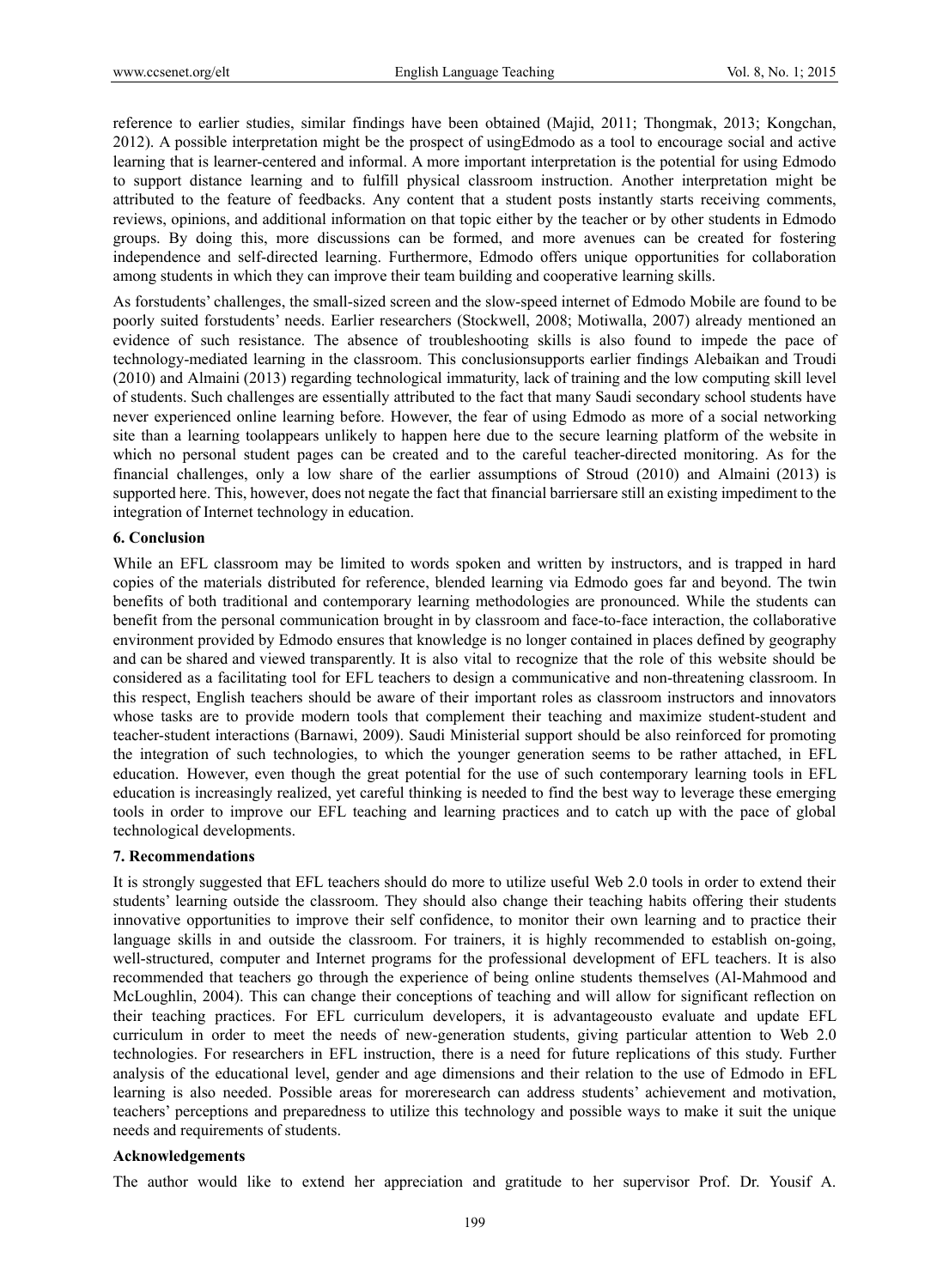Alshumaimeri for his insight and expertise that greatly assisted this study. Over all, these different kinds of contributions supported the author very much to complete this study.

#### **References**

- Al-Asmari, A. (2005). *The Use of the Internet among EFL Teachers at the College of Technology in Saudi Arabia* (doctoral dissertation). Ohio State University. OhioLINK*.* Retrieved August 22, 2013, from https://etd.ohiolink.edu/ap:10:0::NO:10:P10\_ACCESSION\_NUM:osu111908994
- Alebaikan, R., & Troudi, S. (2010). Blended learning in Saudi universities: Challenges and perspectives. *ALT-J, Research in Learning Technology*, *18*(1), 49-59. http://dx.doi.org/10.1080/09687761003657614
- Alfawzan, M. (2012). *Saudi Students' Attitudes towards the Utility of English and Their Willingness to Learn It*. Open SIUC. Open Access Theses. Retrieved September 5, 2013, from http://opensiuc.lib.siu.edu/theses/782/
- Aljabre, A. (2012). An Exploration of Distance Learning in Saudi Arabian Universities: Current Practices and Future Possibilities. *International Journal of Instructional Technology and Distance Learning*, *9*(2), 21-28. Retrieved October 1, 2013, from http://www.itdl.org/Journal/Feb\_12/Feb\_12.pdf#page=25
- Al-Jarf, R. (2005). Using Three Online Course Management Systems in EFL Instruction. Paper presented at *The 4th Asia CALL Conference*. Sorabol College, Geongju, South Korea. Retrieved September 15, 2013, from http://files.eric.ed.gov/ fulltext/ ED497937.pdf
- Alkaff, A. (2013). Students' Attitudes and Perceptions towards Learning English. *AWEJ*, *4*(2), 106-121. Retrieved September 7, 2013, from http://www.awej.org/images/AllIssues/Volume4/Volume4Number2June 2013/8.pdf
- Al-Mahmood, R., & McLoughlin, C. (2004). Re-learning through e-learning: Changing conceptions of teaching through online experience. In R. Atkinson, C. McBeath, D. Jonas-Dwyer, & R. Phillips (Eds.), *Beyond the comfort zone: Proceedings of The 21stASCILITE Conference* (pp. 37-47). Perth, 5-8 December. Retrieved September 27, 2013, from http://www.ascilite.org.au/conferences/perth04/procs/al-mahmood.html
- Almaini, Y. (2013). Issues in integrating information technology in learning and teaching EFL: The Saudi Experience. *Merit Search Journal of Education and Review*, *1*(5), 107-111. Retrieved October 16, 2013, from http://meritresearchjournals.org/er/content/2013/June/Al-Maini.pdf
- Al-Seghayer, K. (2012). Status and functions of English in Saudi Arabia. *Saudi Gazette*. Retrieved September 21, 2013, from http://www.saudigazette.com.sa/
- Alseweed, M. (2009). Attitudes of Saudi Secondary School Level Students TowardsLearning of English as a Foreign Language. *Journal of Arabic and Human Sciences, Qassim University*, *2*(1), 9-22. Retrieved September 19, 2013, from http://publications.qu.edu.sa/ojs/index.php/arab/article/view/85/83
- Alshahrani, K. (2012). Conceptions and responses to e-learning: The case of EFL teachers and students in a Saudi Arabian university. *Monash University LinguisticsPapers*, *8*(1), 21-31. Retrieved September 19, 2013, from http://www .academia.edu/1823367/
- Al Shammari, M. (2007). *Saudi English as a Foreign Language Learners' Attitudes toward Computer-Assisted Language Learning* (Doctoral Dissertation). West VirginiaUniversity, USA. Retrieved August 28, 2013, from http://wvuscholar.wvu.edu:8881/
- Al-Shehri, S. (2011). *Context in our pockets: Mobile phones and social networking astools of contextualizing language learning*. 10th World Conference on Mobile and Contextual Learning, Beijing, China, 18-21 October. Retrieved September 2, 2013, from http://mlearn.bnu.edu.cn/source/ten\_outstanding\_papers/
- Al-Zubeiry, H. (2012). The Socio-psychological orientations of Saudi learners of Englishas a foreign Language. *Umm Al Qura University Journal of Languages and Literature* (Vol. 8). Retrieved October 12, 2013, from http://uqu.edu.sa/files2/tiny\_mce /plugins/filemanager/files/4280212/AR-8--5.pdf
- Arroyo, G. (2011). On-Line Social Networks: Innovative Ways towards the Boost of Collaborative Language Learning. *ICT for Language Learning* (4th ed.). Retrieved Oct 7, 2013, from http://conference.pixelonline.net/
- Attewell, J., Savill-Smith, C., & Douch, R. (2009). The impact of mobile learning: Examining what it means for teaching and learning. Retrieved October 26, 2013, from http://www.caryloliver.com/
- Barnawi, O. (2009). The Internet and EFL College Instruction: A Small-Scale Study of EFL College Teachers' Reactions. *International Journal of Instructional Technology and Distance Learning*, *6*(6), 47-64. Retrieved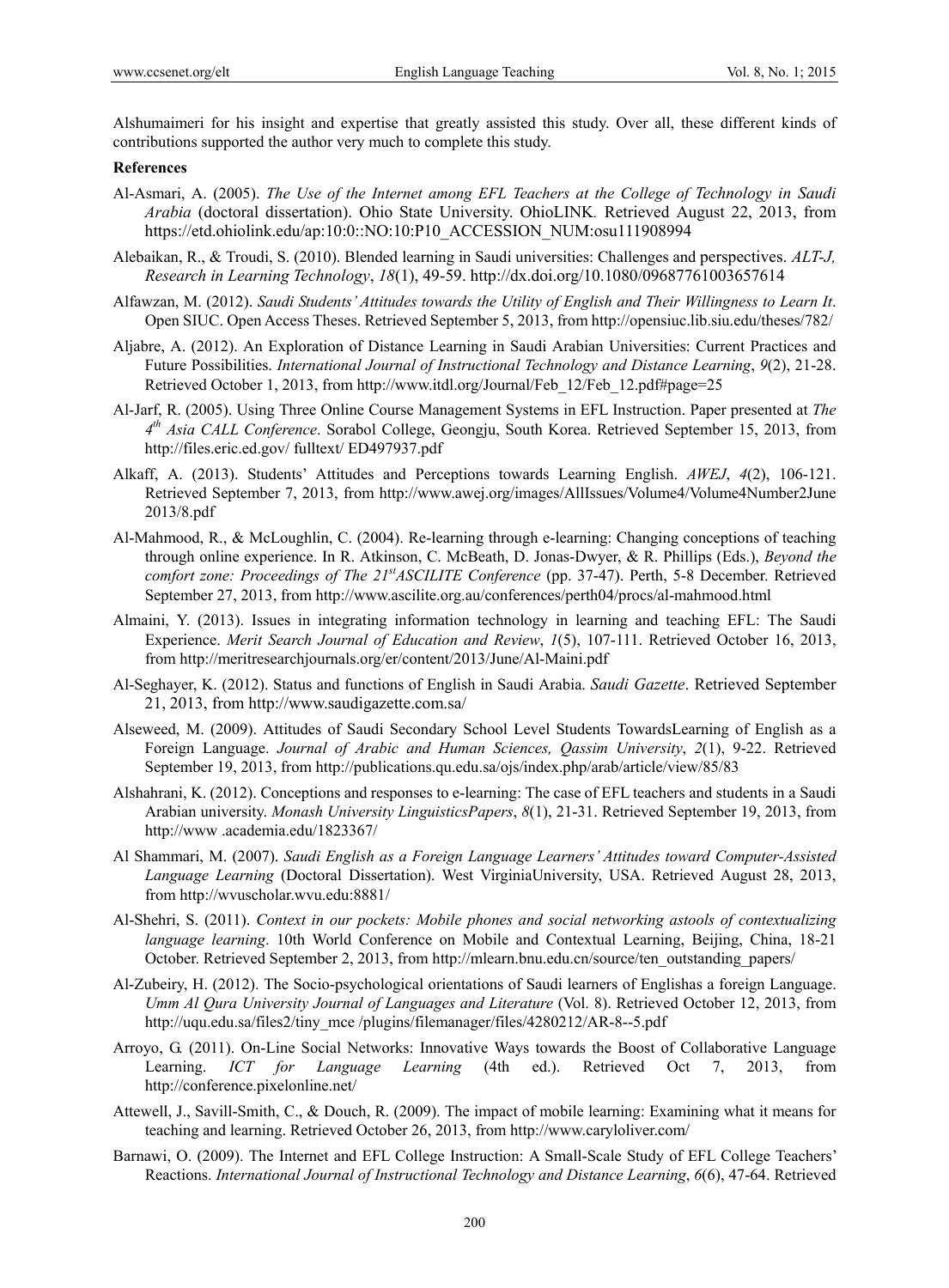September 20, 2013, from http://www.itdl.org/Journal/Jun\_09/article04.htm

- Chen, B., & Bryer, T. (2012). Investigating Instructional Strategies for Using Social Mediain Formal and Informal Learning. *The International Review of Research in Open and Distance Learning (IRRODL)*, *13*(1). Retrieved September 17, 2013, from http://www.irrodl.org/index.php/irrodl/article/view/1027/2073
- Coffey, N. (2012). The Advantages and Disadvantages of Mobile Apps for Language Learning. *EZINE Articles.* Retrieved October 11, 2013, from http://EzineArticles.com/
- Cohen, L., Manion, L., & Morrison, K. (2007). *Research methods in education* (6th ed.). USA, New York, Routledge.
- Course Management System (CMS). (n.d.). In *Techopedia*. Retrieved October 14, 2013, from http://www.techopedia.com/definition/6651/course-management-system-cms
- Downes, S. (2007). An introduction to connective knowledge. Presented at the *International Conference on Media, Knowledge & Education—Exploring New Spaces, Relations and Dynamics in Digital Media Ecologies*. Retrieved October 8, 2013, from http://www.downes.ca/post/33034
- Fujimoto, C. (2012). Perceptions of mobile language learning in Australia: How ready are learners to study on the move? *Thejalt call Journal*, *8*(3), 165-195. Retrieved September 25, 2013, from http://journal.jaltcall.org/articles/8\_3\_Fujimoto.pdf
- Gagne, R. (1984). Learning Outcomes and Their Effects: Useful Categories of HumanPerformance. *American Psychologist*, *39*(4), 377-385. Retrieved September 3, 2013, from http://www.davidlewisphd.com/courses/ 8001/EDD8001/SUM12/ 1984-Gagne.pdf
- Grosseck, G. (2009). To use or not to use web 2.0 in higher education? World Conference on Educational Sciences. *Procedia Social and Behavioral Sciences*, *1*, 478-482. Retrieved October 6, 2013, from http://webpages.csus.edu/~sac43949/ pdfs/to%20use%20or%20not%20to%20use.pdf
- Hanafiah, M. (2012). *Fostering mobile learning apps in English language learning*. Retrieved October 28, 2013, from http://www.academia.edu/
- Haygood, E., Garner, R., & Johnson, S. (2012). Blended Learning: Using Web 2.0S to Enhance Classroom Instruction. *Interlink Alliance*. Retrieved October 10, 2013, from http://www.cehs.ohio.edu/
- Kongchan, C. (2012). How a Non-Digital-Native Teacher Makes Use of Edmodo. *ICT for Language Learning*  (5th ed.). Retrieved August 24, 2013, from http://conference.pixel-online.net/
- Majid, N. (2011). The Use of Information Technology in Teaching English: An Attemptto Develop Student-Centered Learning at Telkom Polytechnic. *Prosidingkonferensi Nasional ICT-M Politeknit Telkom (KNIP)*. Retrieved August 13, 2013, from http://openjurnal.politekniktelkom.ac.id/
- Meerts, J. (2003). Course Management Systems. *EDUCAUSE Evolving Technologies Committee*. Retrieved September 10, 2013, from http://net.educause.edu/ir/library/pdf/dec0302.pdf
- Motiwalla, L. F. (2007). Mobile learning: A framework and evaluation. *Computers & Education*, *49*(3), 581-596. Retrieved September 29, 2013, from http://www.qou.edu/arabic/researchProgram/distanceLearning/mobile Learning.pdf
- Robertson, C. (2008). Integration of Moodle Course Management System (CMS) into an EFL Writing Class. *The JALT CALL Journal*, *4*(1), 53-59. Retrieved October 7, 2013, from http://journal.jaltcall.org/articles/4\_1\_ Robertson.pdf
- Siemens, G. (2004). Connectivism: A learning theory for the digital age. *E-learn space*. Retrieved September 6, 2013, from http://www.elearnspace.org/Articles/connectivism.htm
- Stockwell, G. (2008). Investigating learner preparedness for and usage patterns of mobilelearning. *ReCALL*, *20*(3), 253-270. http://dx.doi.org/10.1017/S0958344008000232
- Stroud, C. (2010). Edmodo: A White Paper. *Connecting Technology & Curriculum*. Winthrop University. Retrieved August 17, 2013, from http://coe.winthrop.edu/
- Thongmak, M. (2013). Social Network System in Classroom: Antecedents of Edmodo © Adoption. *Journal of e-Learning and Higher Education*, *2013*. http://dx.doi.org/10.5171/2013.657749
- Tsai, Y., & Ernst, C. (2009). The Model and Implementation of a Course-Management-System (CMS)-assisted EFL Reading Strategy Instruction. *International Journal on Digital Learning Technology*, *1*(3), 203-223. Retrieved September 12, 2013, from http://www.ijdlt.org/download.php?dir=papers&filename=00052016-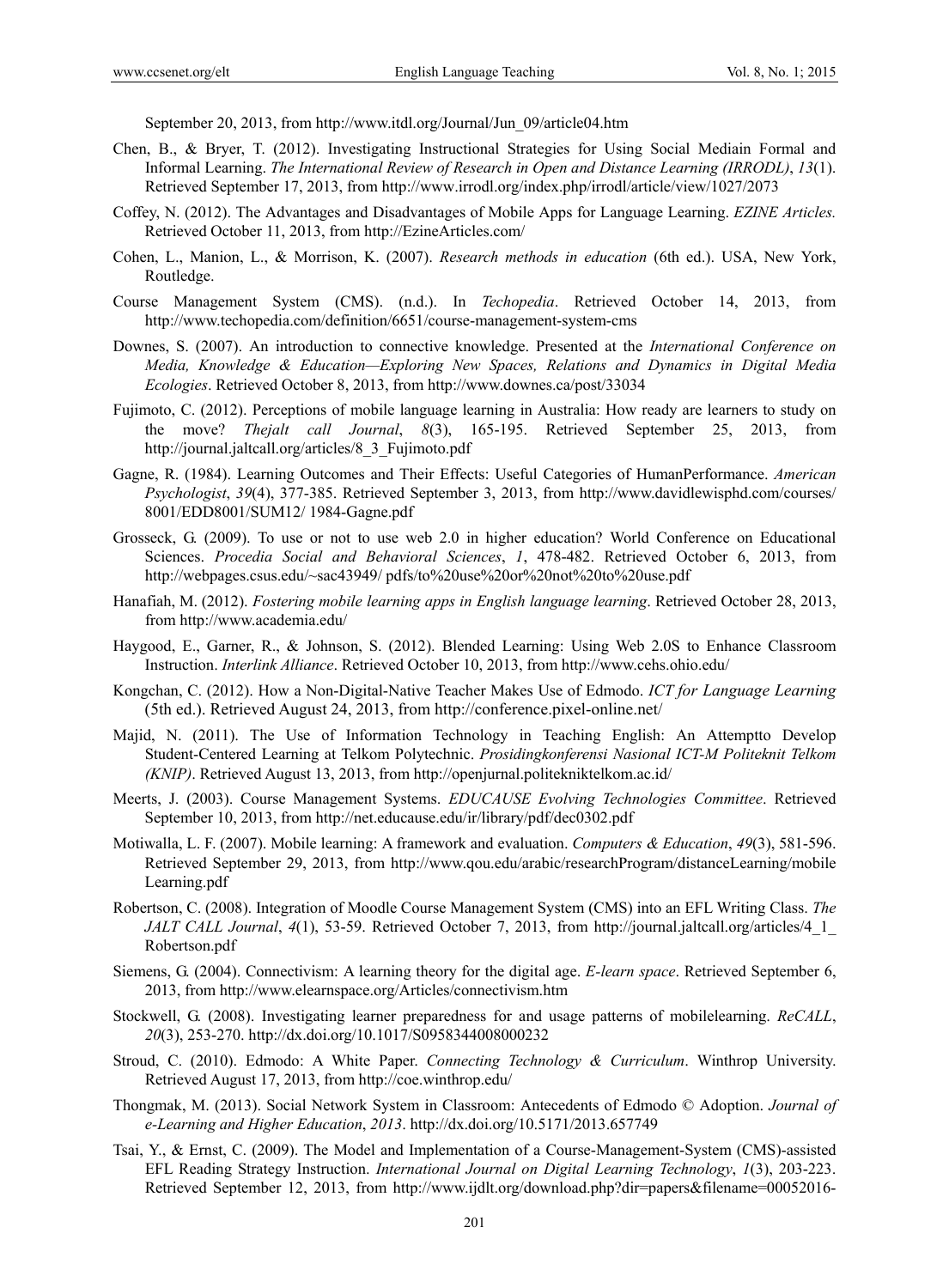03-ijdlt3-4.pdf

- Turkmen, G. (2012). Using Social Networking in EFL Classroom in Higher Education. *Conference proceedings of "eLearning and Software for Education" (eLSE)*, *1*, 350-354. Retrieved August 26, 2013, from http://www.ceeol.com
- Witherspoon, A. (2011). *Edmodo: A Learning Management System*. Retrieved August, 12, 2013, from http://www.poweredwithtechnology.com/
- Wolf, A., & College, E. (2007). *Students' attitudes towards social networks and modalities*. Retrieved September 3, 2013, from http://alisonwolfe.com/wordpress/
- Wu, W., & Hua, C. (2008). The application of Moodle on an EFL collegiate writing environment. *Journal of Education & Foreign Languages and Literature*, *7*, 45-56. Retrieved September 28, 2013, from http://web.chu.edu.tw/~wswu/publications/papers/ journals/06.pdf
- Zaidieh, A. (2012). The Use of Social Networking in Education: Challenges and Opportunities. *World of Computer Science and Information Technology Journal (WCSIT)*, *2*(1), 18-21. Retrieved September 11, 2013, from http://wcsit.org/pub/2012/vol.2.no.1/The%20Use%20of%20Social%20Networking%20in%20 Education%20Challenges%20and%20Opportunities.pdf

#### **Appendix A**

Kingdom of Saudi Arabia

Ministry of Higher Education

King Saud University

Department of Curriculum and Instruction

#### MA TESOL

*Dear student,* 

*Thank you for taking the time to complete this questionnaire. Your feedback is important to me in identifying the usefulness and the challenges of integrating Edmodo in secondary school EFL classrooms and measuring its effect on students' attitude towards EFL learning.*

*Your responses will be anonymous, confidential and for scientific use only.* 

*If you have any questions, please contact the researcher at fatimakathiri@gmail.com*

*Thank You for your cooperation.* 

A. Secondary school students' attitudes towards EFL learning

| N <sub>0</sub> | Items |     | Agree | Neutral | Disagree |
|----------------|-------|-----|-------|---------|----------|
|                |       | . . |       |         |          |

- 1 I really want to learn English.
- 2 I recommend more English classes for secondary schools.
- 3 I like using English when chatting with my friends.
- 4 I like learning English through technology.
- 5 It is easy for me to learn English.
- 6 I always need someone to help me in my English assignments.
- 7 English is hard for me to learn.
- 8 I believe I can improve my English.
- 9 English language helps me to communicate with the world around me.
- 10 I think learning English increases my self-confidence.
- 11 I just want to learn English to pass exams.
- 12 I need English when I search the internet.
- 13 Learning English is important for my future studies.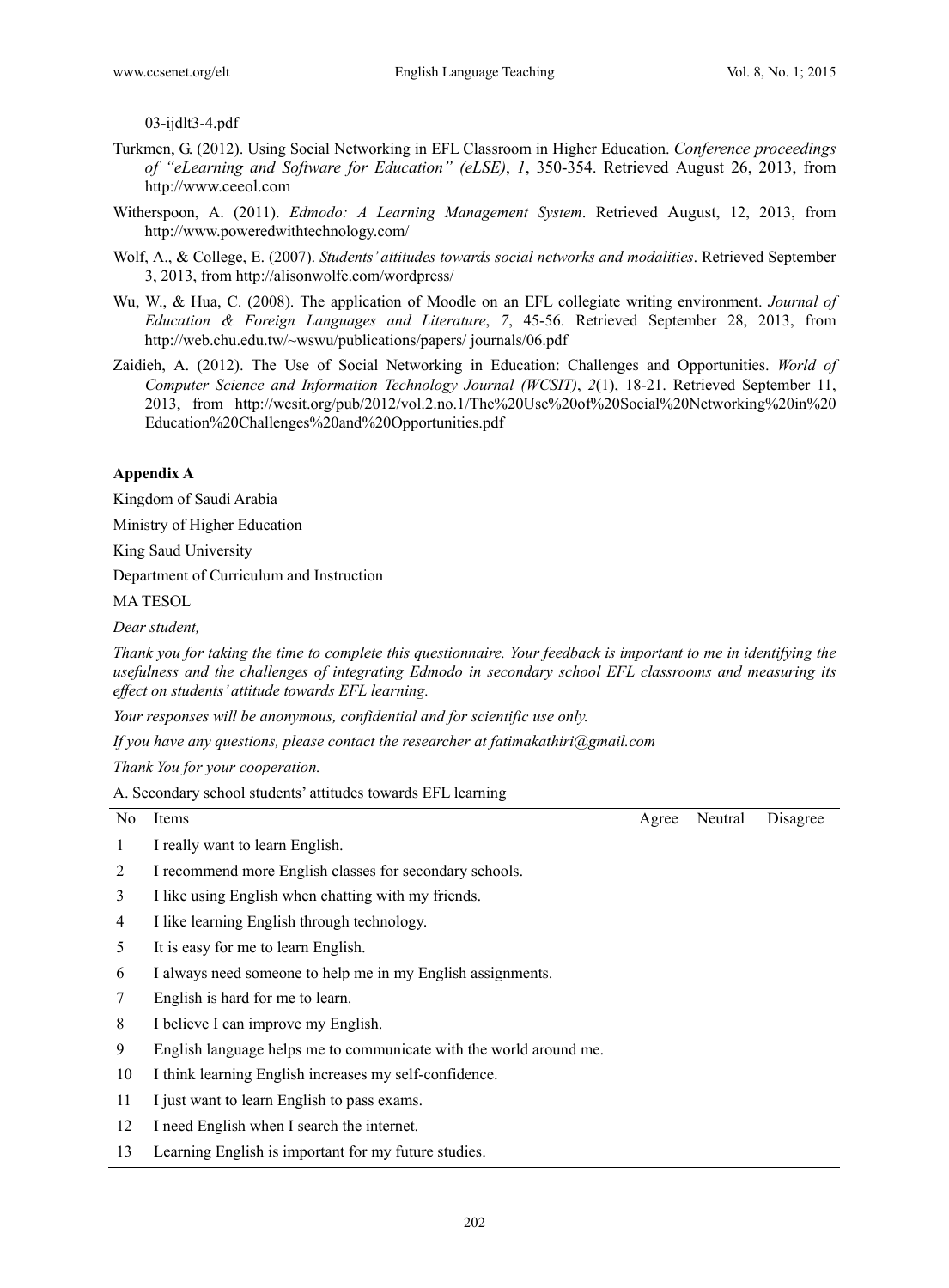# B. Secondary school students' perceptions towards using Edmodo in EFL learning

| N <sub>0</sub>                                                 | Items                                                                                                                                               | Agree  | Neutral | Disagree |  |  |
|----------------------------------------------------------------|-----------------------------------------------------------------------------------------------------------------------------------------------------|--------|---------|----------|--|--|
| $\mathbf{1}$                                                   | Edmodo meets my needs such as mobility and social communication.                                                                                    |        |         |          |  |  |
| $\overline{2}$                                                 | Edmodo offers me more opportunities to interact with my teacher and<br>peers outside classroom.                                                     |        |         |          |  |  |
| 3                                                              | Students who are shy to participate in class, usually feel more<br>comfortable communicating online via Edmodo.                                     |        |         |          |  |  |
| 4                                                              | Edmodo saves effort and time by doing and submitting assignments<br>electronically.                                                                 |        |         |          |  |  |
| 5                                                              | Edmodoservices like (SMS messages, alerts, notes) give me a running<br>record of when assignments are due and a description of what is<br>expected. |        |         |          |  |  |
| 6                                                              | When absent, I can easily access class materials and assignments<br>through Edmodo.                                                                 |        |         |          |  |  |
| 7                                                              | Edmodoreduceslearning cost (e.g. photocopying, designing posters).                                                                                  |        |         |          |  |  |
| 8                                                              | Edmodo helps me practicing my language skills through conversations.                                                                                |        |         |          |  |  |
| 9                                                              | Edmodogives me a chance to share my writing with my teacher and<br>peers.                                                                           |        |         |          |  |  |
| 10                                                             | Edmodo helps me acquiring new English vocabulary.                                                                                                   |        |         |          |  |  |
| 11                                                             | Edmodohelps me to improve my spelling and grammar when posting in<br>complete words and sentences (e.g. "you" not "u", "I" not "i").                |        |         |          |  |  |
| 12                                                             | Edmodohelps to make my reading experience more interesting.                                                                                         |        |         |          |  |  |
| 13                                                             | I can improve my listening skill through the audio files uploaded on<br>Edmodo.                                                                     |        |         |          |  |  |
| 14                                                             | Edmodo allows me to get immediate feedback from my teacher.                                                                                         |        |         |          |  |  |
| 15                                                             | Edmodosupports cooperative learning through working in groups.                                                                                      |        |         |          |  |  |
| 16                                                             | Edmodoallows me to participate in online discussions.                                                                                               |        |         |          |  |  |
| 17                                                             | Edmododevelops my autonomous learning skills.                                                                                                       |        |         |          |  |  |
| 18                                                             | Edmodocan complement classroom teaching and learning.                                                                                               |        |         |          |  |  |
| 19                                                             | Edmodopromotes the effectiveness of EFL instruction at secondary<br>stage.                                                                          |        |         |          |  |  |
| C. Challenges of using Edmodo in secondary school EFL learning |                                                                                                                                                     |        |         |          |  |  |
|                                                                | $N_0$ Items                                                                                                                                         | A oree | Neutral | Disagree |  |  |

|   | 1 <i>001110</i>                                                                                                | $\lambda$ | <u>DIJULIUU</u> |
|---|----------------------------------------------------------------------------------------------------------------|-----------|-----------------|
|   | I lack access to computers or any mobile devices at home.                                                      |           |                 |
|   | Edmodo requires long time to master its use.                                                                   |           |                 |
| 3 | I need to learn some troubleshooting technology tasks to help myself<br>when using Edmodo.                     |           |                 |
| 4 | Students may use Edmodo as more of a social networking site than a<br>learning tool.                           |           |                 |
| 5 | I dislike using Edmodo Mobile because the small-sized screen causes me<br>difficulty in navigation and typing. |           |                 |
| 6 | I get frustrated when using Edmodo Mobile because of the slow-speed<br>internet on my mobile.                  |           |                 |